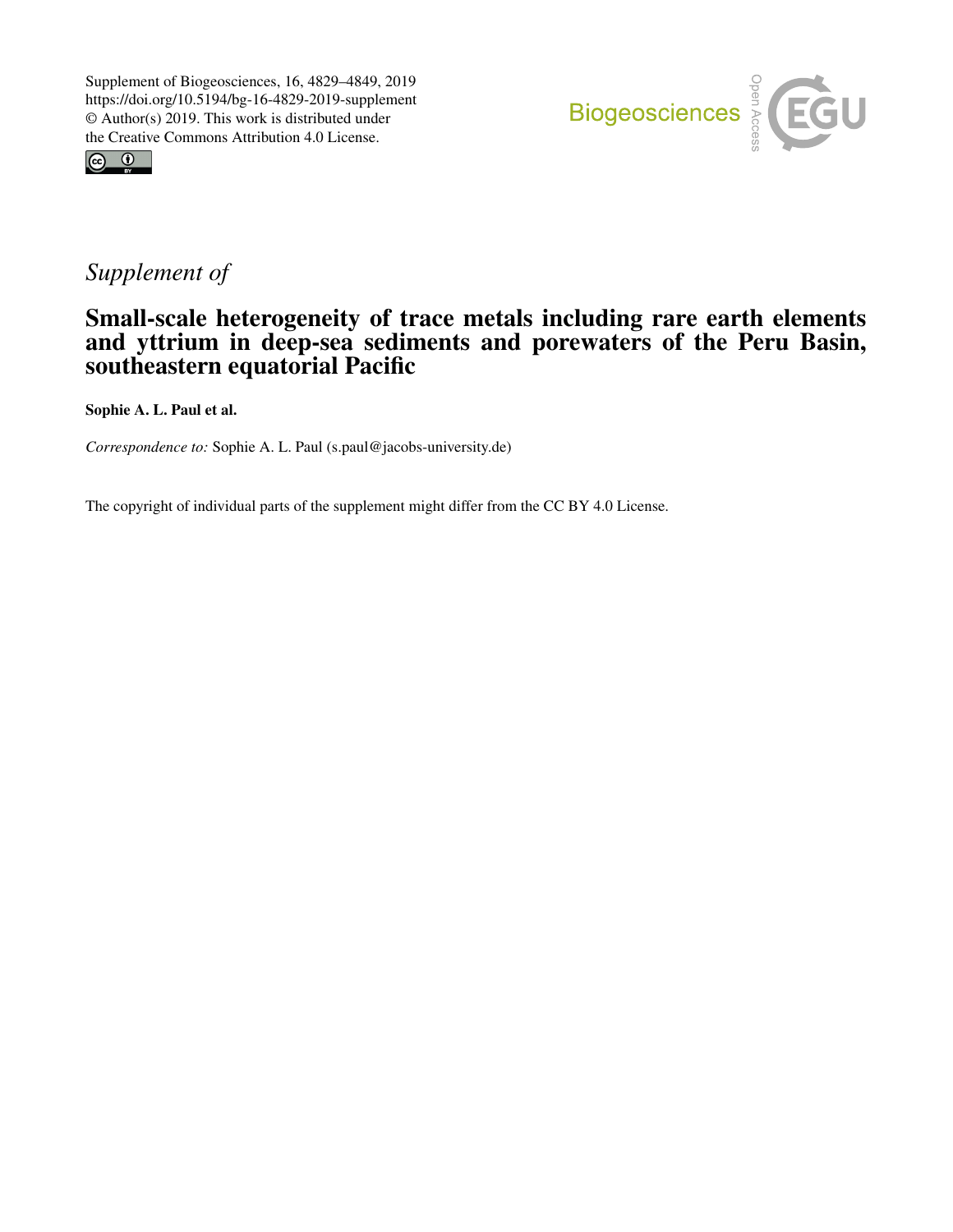## Supplementary Material 1

Averages, standard deviation, accuracy, and method precision calculated from averages of each digested sample.

| $LOQ^*$  | $\alpha$ and $\alpha$ samples, to fell $\alpha$ be rans).<br>Element | MESS-3         | MESS-3           | Accuracy | Method         |
|----------|----------------------------------------------------------------------|----------------|------------------|----------|----------------|
| [mg/kg]  |                                                                      | reference      | measured         | (% )     | precision      |
|          |                                                                      | [mg/kg]        | [mg/kg]          |          | $(\% RSD)$     |
| 19-231   | Al                                                                   | 85900±2300     | 68879±13622      | $-20$    | 20             |
| 13-158   | Ca                                                                   | 14700±600      | $13291 \pm 1094$ | $-10$    | 8              |
| $5 - 24$ | Cu                                                                   | $33.9 \pm 1.6$ | $33 \pm 1$       | $-3$     | $\overline{4}$ |
| 98-379   | Fe                                                                   | 43400±1100     | 39219±2264       | $-10$    | 6              |
| $9-101$  | Mn                                                                   | $324 \pm 12$   | $302 \pm 22$     | $-7$     | 7              |
| 86-741   | P                                                                    | 1200a          | $1257 \pm 128$   | $+5$     | 10             |
| $2-16$   | <b>Sr</b>                                                            | $129 \pm 11$   | $114 \pm 17$     | $-11$    | 15             |
| $8 - 28$ | $\bar{\mathbf{V}}$                                                   | $243 \pm 10$   | $233 \pm 17$     | $-4$     | 7              |
| $4 - 15$ | Zn                                                                   | $159 \pm 8$    | $147 + 6$        | $-7$     | 4              |

Table S1: Replicate analyses of MESS-3 reference material during ICP-OES measurements (n=13 digested samples, 10 ICP-OES runs).

 $*$  LOQ: limit of quantification; 10\*standard deviation of acid blanks for each run <sup>a</sup> information value

Table S2: Replicate analyses of BHVO-2 reference material during ICP-OES measurements (n=13 digested samples, 10 ICP-OES runs).

| --0<br>$LOQ^*$ | Element                 | BHVO-2         | BHVO-2         | Accuracy $(\% )$ | Method     |
|----------------|-------------------------|----------------|----------------|------------------|------------|
| [mg/kg]        |                         | reference      | measured       |                  | precision  |
|                |                         | [mg/kg]        | [mg/kg]        |                  | $(\% RSD)$ |
| 19-231         | Al                      | 71600±800      | 74535±1889     | $+4$             | 3          |
| 13-158         | Ca                      | 81700±1200     | 83017±2188     | $+2$             | 3          |
| $5 - 24$       | Cu                      | $127 + 7$      | $135 \pm 5$    | $+7$             | 3          |
| 98-379         | Fe                      | 86300±1400     | 87880±2323     | $+2$             | 3          |
| $9 - 101$      | Mn                      | $1290 \pm 40$  | $1347 + 35$    | $+4$             | 3          |
| 86-741         | ${\bf P}$               | $1200 \pm 100$ | $1307 \pm 143$ | $+9$             | 11         |
| $2 - 16$       | Sr                      | $389 \pm 23$   | $392 \pm 10$   | $+1$             | 3          |
| $8-28$         | $\overline{\mathbf{V}}$ | $317 \pm 11$   | $315 \pm 16$   | $+22$            | 19         |
| $4 - 15$       | Zn                      | $103 \pm 6$    | $117+5$        | $+14$            | 5          |

# LOQ: limit of quantification; 10\*standard deviation of acid blanks for each run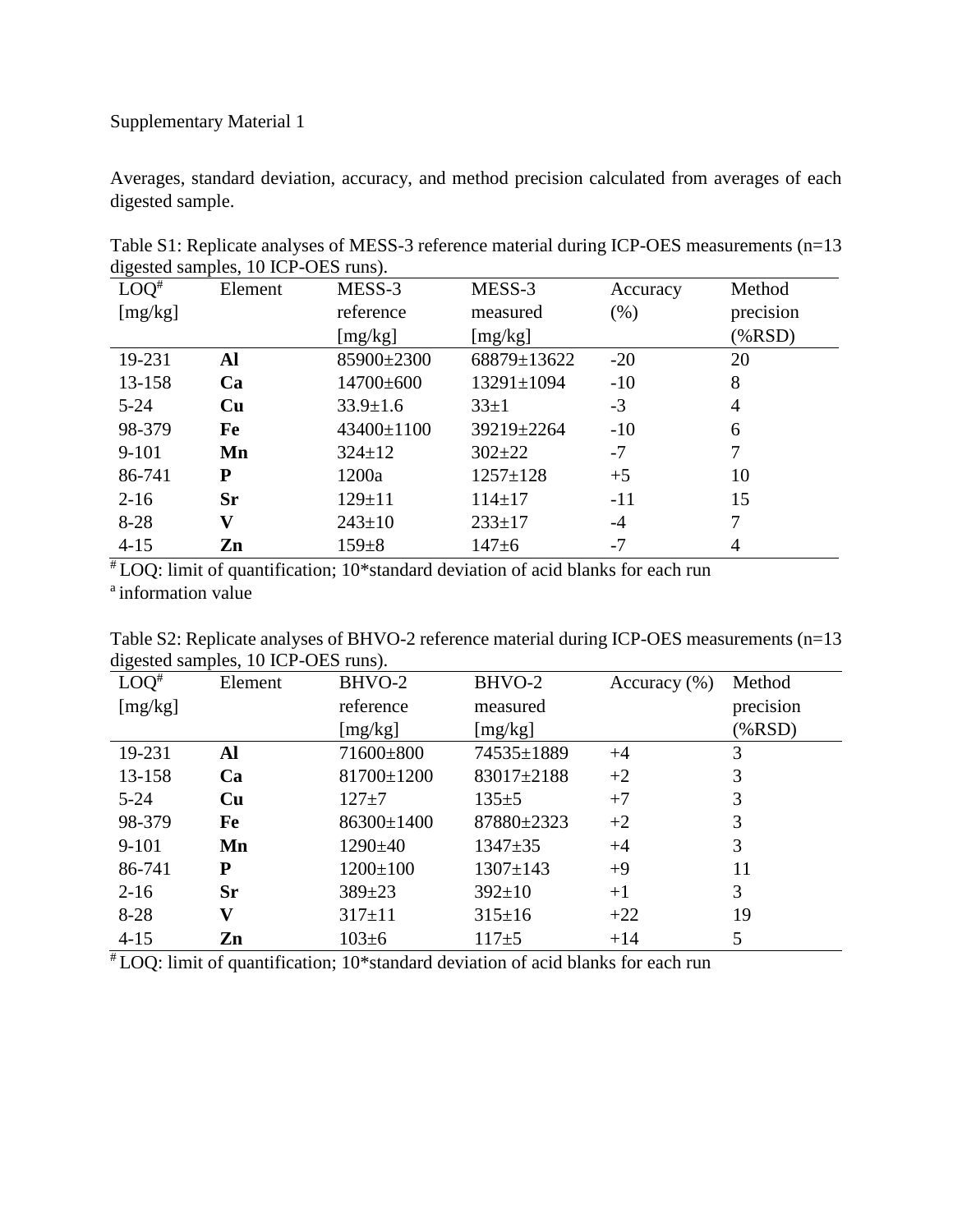|                    |         | $(n=13$ digested samples, $\delta$ ICP-MS runs; one less for MO). |                 |                  |                |
|--------------------|---------|-------------------------------------------------------------------|-----------------|------------------|----------------|
| Average            |         | MESS-3                                                            | MESS-3          |                  | Method         |
| $LOO$ <sup>#</sup> | Element | reference                                                         | measured        | Accuracy $(\% )$ | precision      |
| [mg/kg]            |         | [mg/kg]                                                           | [mg/kg]         |                  | $(\% RSD)$     |
| 0.25               | Co      | $14.4 \pm 2$                                                      | $14.5 \pm 0.5$  | $+1$             | 4              |
| 0.25               | Ni      | $46.9 \pm 2.2$                                                    | $49.1 \pm 2$    | $+5$             | $\overline{4}$ |
| 0.67               | Mo      | $2.78 \pm 0.07$                                                   | $2.78 \pm 0.16$ |                  | 6              |
| 0.07               |         | 4b                                                                | $3.3 \pm 0.7$   | $-17$            | 21             |

Table S3: Replicate analyses of MESS-3 reference material during ICP-MS measurements (n=13 digested samples, 8 ICP-MS runs; one less for Mo).

 $*$  LOQ: limit of quantification; 10\*standard deviation of acid blanks for each run

**b** information value

Table S4: Replicate analyses of BHVO-2 CRM during ICP-MS measurements (n=13 digested samples; 9 ICP-MS runs; one less for Co, Ni, Ba, Eu, and Tb).

| Average | Element   | BHVO-2           | BHVO-2          | Accuracy         | Precision      |
|---------|-----------|------------------|-----------------|------------------|----------------|
| $LOQ^*$ |           | recommended      | measured        | (% )             | (% )           |
| [mg/kg] |           | [mg/kg]          | [mg/kg]         |                  |                |
| 0.25    | Co        | $45 \pm 3$       | $46\pm1$        | $+2$             | 3              |
| 0.25    | Ni        | $119 + 7$        | $125 + 4$       | $+5$             | $\mathfrak{Z}$ |
| 0.58    | Ba        | $130 \pm 13$     | $129 \pm 6$     | $-1$             | $\mathfrak s$  |
| 0.10    | Y         | $26 + 2$         | $25 + 1$        | $-5$             | 3              |
| 0.05    | La        | $15\pm1$         | $16\pm1$        | $+4$             | 5              |
| 0.05    | <b>Ce</b> | $38 + 2$         | $39 + 2$        | $+3$             | 5              |
| 0.04    | Pr        |                  | $5.5 \pm 0.3$   |                  | 5              |
| 0.28    | Nd        | $25.0 \pm 1.8$   | $25 + 1$        | $\boldsymbol{0}$ | 5              |
| 0.24    | Sm        | $6.2 \pm 0.4$    | $6.3 \pm 0.3$   | $+1$             | 5              |
| 0.09    | Eu        |                  | $2.1 \pm 0.1$   |                  | 5              |
| 0.15    | Gd        | $6.3 \pm 0.2 b$  | $6.7 \pm 0.4$   | $+7$             | 6              |
| 0.05    | Tb        | 0.9 <sub>b</sub> | $0.96 \pm 0.04$ | $+7$             | 5              |
| 0.15    | Dy        |                  | $5.5 \pm 0.3$   |                  | 5              |
| 0.05    | Ho        | $1.04 \pm 0.04$  | $1.00 \pm 0.04$ | $-4$             | $\overline{4}$ |
| 0.13    | Er        |                  | $2.6 \pm 0.1$   |                  | 5              |
| 0.05    | Tm        |                  | $0.34 \pm 0.02$ |                  | 5              |
| 0.15    | Yb        | $2.0 \pm 0.2$    | $2.0 \pm 0.1$   | $+2$             | $\overline{4}$ |
| 0.04    | Lu        | $0.28 \pm 0.01$  | $0.28 \pm 0.02$ | $-2$             | 6              |

# LOQ: limit of quantification; 10\*standard deviation of acid blanks for each run <sup>b</sup> information value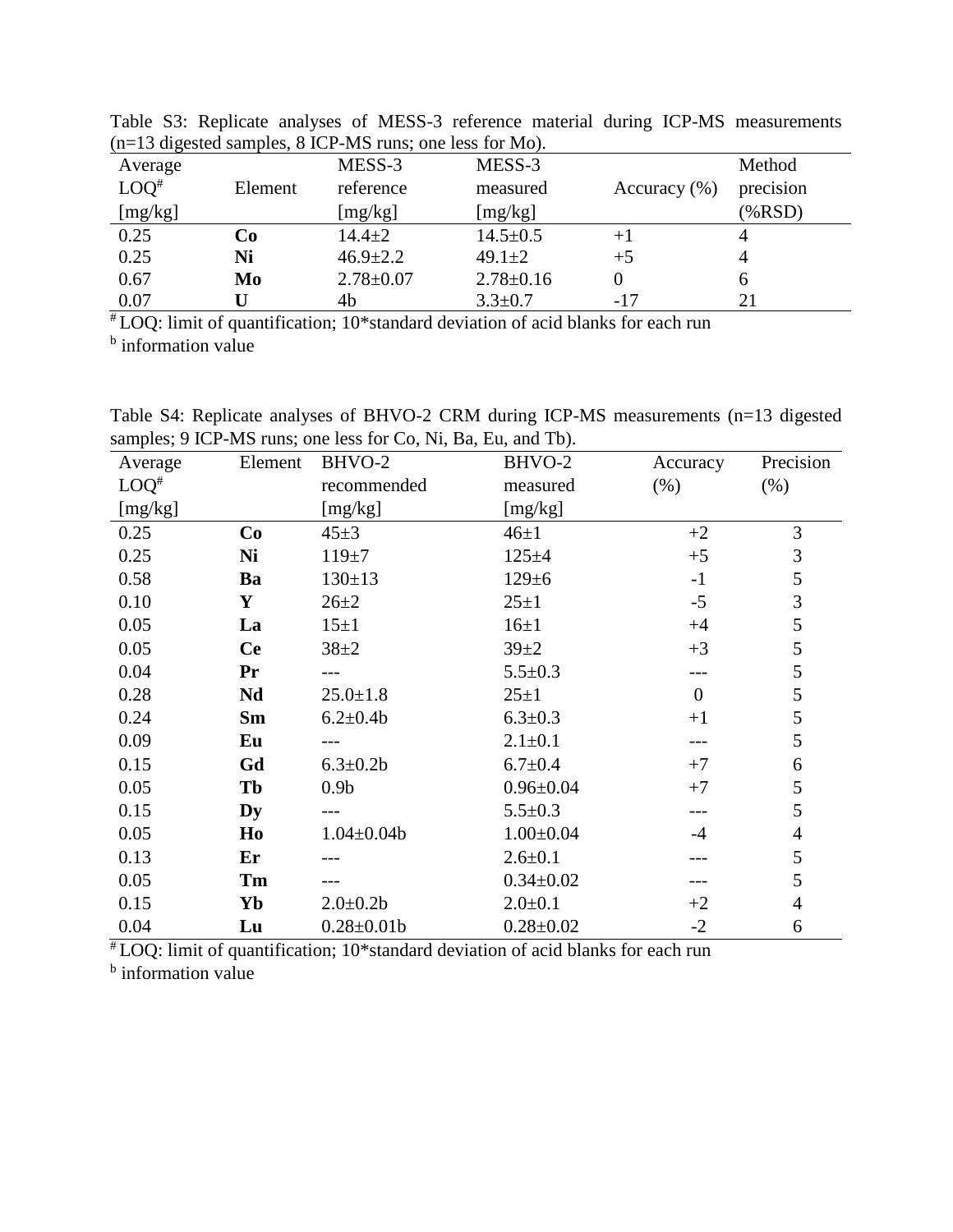| $LOQ^*$       | Element        | n (number      | NASS-6              | NASS-6             | Accuracy | Method     |
|---------------|----------------|----------------|---------------------|--------------------|----------|------------|
| $[\mu g/kg]$  |                | of ICP-        | reference           | measured           | (% )     | precision  |
|               |                | MS runs)       | $[\mu g/kg]$        | $[\mu g/kg]$       |          | $(\% RSD)$ |
| $0.029 -$     | C <sub>d</sub> | 3              | $0.0303 \pm 0.0019$ | $0.037 \pm 0.0012$ | $+22$    | 3.1        |
| 0.80          |                |                |                     |                    |          |            |
| $0.02 - 0.17$ | U              | 5              | 3 <sup>a</sup>      | $2.73 \pm 0.1$     | -9       | 3.7        |
| $0.44 - 2.90$ | V(KED)         | $\overline{4}$ | $1.42 \pm 0.16$     | $1.45 \pm 0.08$    | $+2$     | 5.5        |
| $0.56 - 2.20$ | Mn (KED)       |                | $0.516 \pm 0.047$   |                    |          |            |
| $0.07 - 0.26$ | Co(KED)        |                | $0.015^{\rm a}$     |                    |          |            |
| $0.12 - 3$    | Cu (KED)       | $\frac{1}{2}$  | $0.242 \pm 0.025$   |                    |          |            |
| $0.88 - 4.8$  | As (KED)       | $\overline{2}$ | $1.40 \pm 0.12$     | $1.22 \pm 0.02$    | $-13$    | 1.5        |
| $0.3 - 5.7$   | Mo (KED)       | 5              | $9.66 \pm 0.70$     | $9.87 \pm 0.27$    | $+2$     | 2.7        |

Table S5: Replicate analyses of NASS-6 seawater certified reference material during ICP-MS measurements.

# LOQ: limit of quantification; 10\*standard deviation of acid blanks for each run <sup>a</sup> information value

Table S6: Replicate analyses of NASS-7 seawater certified reference material during ICP-MS measurements.

| $LOQ^*$       | Element        | n (number      | NASS-7              | NASS-7            | Accuracy | Method     |
|---------------|----------------|----------------|---------------------|-------------------|----------|------------|
| $[\mu g/kg]$  |                | of ICP-        | reference           | measured          | $(\% )$  | precision  |
|               |                | MS runs)       | $[\mu g/kg]$        | $[\mu g/kg]$      |          | $(\% RSD)$ |
| $0.029 -$     | C <sub>d</sub> | $\overline{2}$ | $0.0157 \pm 0.0016$ | $0.021 \pm 0.003$ | $+34$    | 14         |
| 0.80          |                |                |                     |                   |          |            |
| $0.02 - 0.17$ | $\mathbf{U}$   | 7              | $2.81 \pm 0.16$     | $2.65 \pm 0.23$   | -6       | 8.6        |
| $0.44 - 2.90$ | V (KED)        | 5              | $1.27 \pm 0.08^a$   | $1.38 \pm 0.15$   | $+9$     | 11         |
| $0.56 - 2.20$ | Mn (KED)       | 1              | $0.74 \pm 0.06$     | 0.73              | $-1$     |            |
| $0.07 - 0.26$ | Co(KED)        | $---$          | $0.0143 \pm 0.0014$ | $---$             |          |            |
| $0.12 - 3$    | Cu (KED)       |                | $0.195 \pm 0.014$   |                   |          |            |
| $0.88 - 4.8$  | As (KED)       | $\overline{4}$ | $1.23 \pm 0.06^a$   | $1.14 \pm 0.12$   | $-7$     | 11         |
| $0.3 - 5.7$   | Mo (KED)       | 7              | $9.10\pm0.40$       | $8.99 \pm 0.43$   | $-1$     | 4.8        |

# LOQ: limit of quantification; 10\*standard deviation of acid blanks for each run

<sup>a</sup> reference value